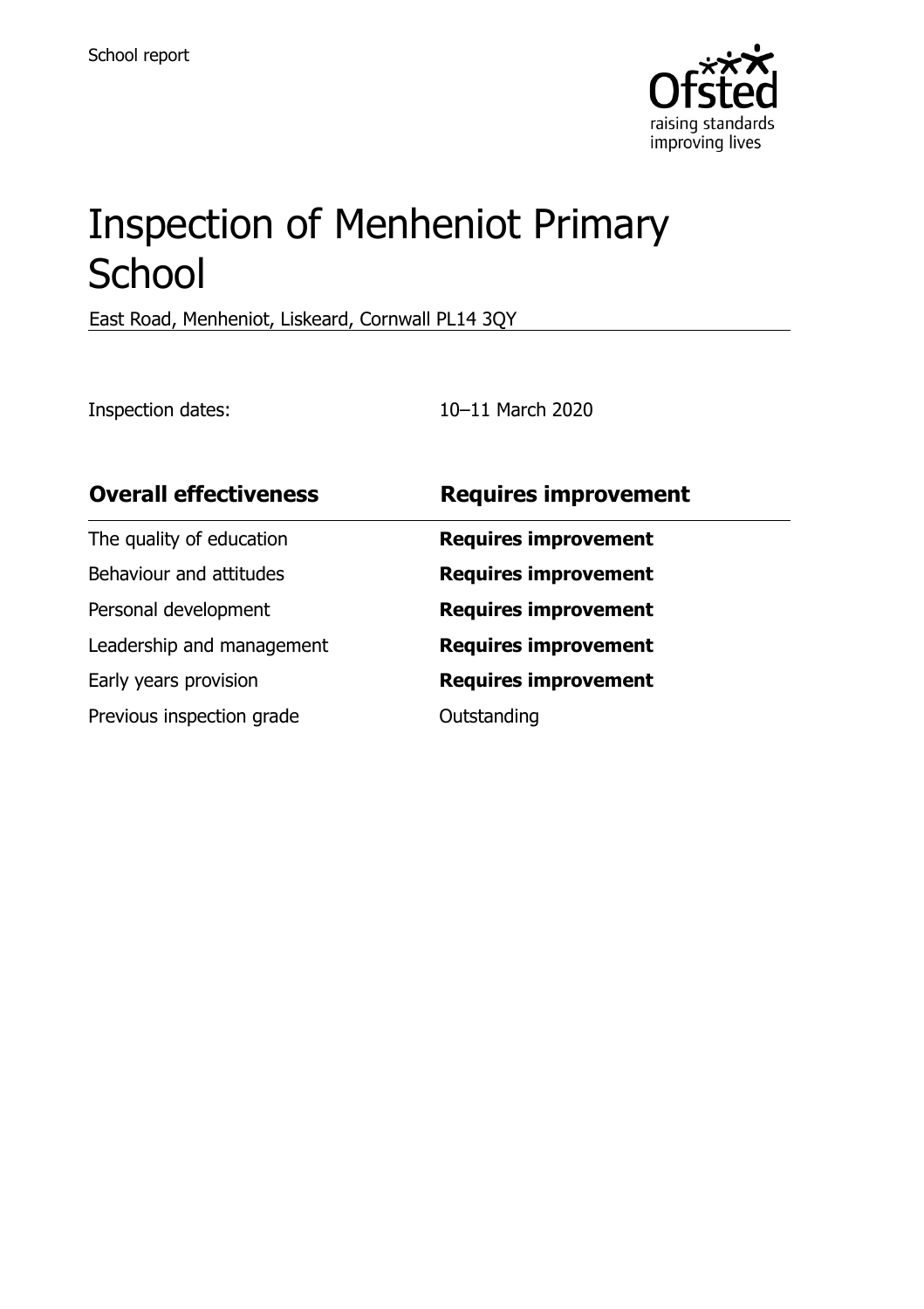

### **What is it like to attend this school?**

Pupils like the 'family feel' which bonds them and the staff. Pupils feel safe and are looked-after well. They proudly wear a chough on their uniforms and talk passionately about Cornish tales and legends. Pupils like to learn about their heritage. This is brought to life when they make pasties and learn traditional dances. Pupils have a strong sense of identity. This helps them to feel connected to each other and the world around them, including in the Reception Year.

Pupils are polite and kind. They play well together and show respect when listening to the views of others, such as during assembly. Pupils follow the school rules. The school is calm and orderly. Pupils say that any bullying is dealt with quickly. They learn how to care for themselves and others, helped on their way by the guinea pigs, Hero and Whisper. However, pupils do not have consistently positive attitudes in class. In some subjects, when pupils become bored, they do not take enough pride in their work. As a result, the quality of their writing and presentation suffers.

Pupils achieve well in a few subjects. For example, they learn much in personal, social and health education (PSHE) about themselves, and how to stay healthy. Pupils recall visits and special events which help them to remember what they have learned. Children in the early years learn much from 'Welly Wednesday'. However, many subjects are not planned well enough to give pupils a deep understanding or readiness for the future, including in mathematics, science and religious education (RE). Weaknesses in the phonics programme also mean that some pupils, particularly those who need to catch up, find reading too difficult.

#### **What does the school do well and what does it need to do better?**

Leaders, including governors, have not been quick enough to prevent a decline in the school's performance. Leaders do not have clear plans for what they want pupils to know, or by when, in many subjects. Subject leaders do not have a good enough understanding of their subjects, or how they want these to build pupils' knowledge over time. As a result, teachers do not have a consistent approach to how these subjects, including reading and mathematics, are being taught. This leads to gaps in pupils' knowledge, including those with special educational needs and/or disabilities (SEND). However, staff and governors are united. Morale in the school is high. Leaders are fully aware that they need to improve the curriculum.

Leaders do not take enough account of either the pupils' or the school's uniqueness when thinking about what they want pupils to learn. Although this is a strength in PSHE, too many subjects are not taught with the precise needs of the pupils of Menheniot Primary in mind. Some pupils struggle to make connections or do not find sequences of learning meaningful.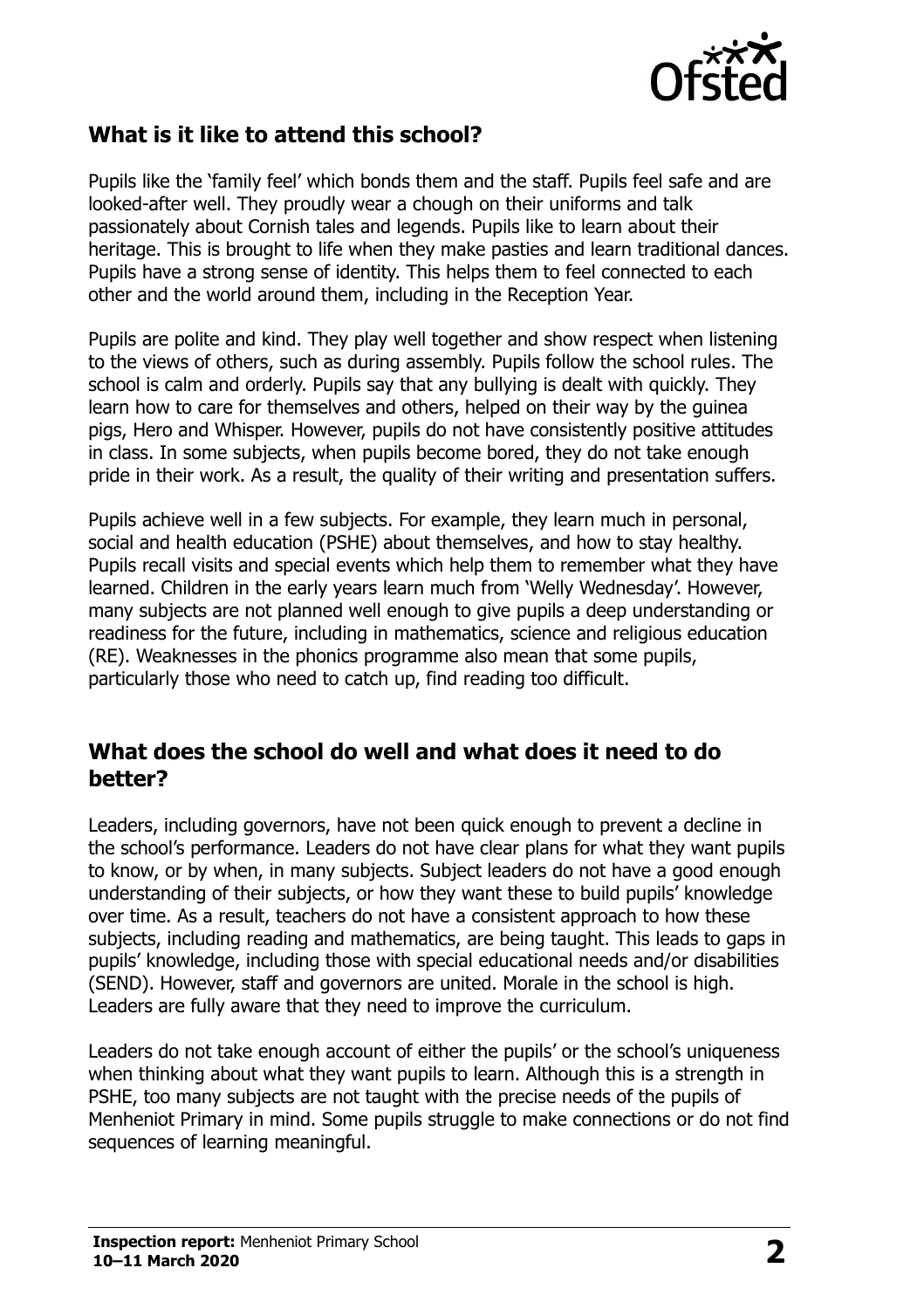

Leaders have made reading a top priority for improvement. This has led to changes in how reading is taught, and more opportunities for pupils to read. For example, the expectation that all pupils will have 30 minutes of quiet reading each day is guaranteed. Pupils told us about their favourite authors. They have also benefited from the visit of a Cornish author to inspire them.

However, the approaches for teaching reading and phonics are not strong enough. The school does not have a programme to teach phonics using a well-considered and structured approach. Pupils are not taught letters and sounds with sufficiently precise steps, which makes learning phonics difficult, particularly for those who have fallen behind, or those pupils with SEND. Too many pupils do not have reading books that are well matched to their phonics knowledge, including in the Reception Year. This causes them to hesitate on too many words and stops them gaining speed, fluency and understanding when reading.

The approach to teaching reading in key stage 2 classes is not consistent. Teachers do not check pupils' reading well enough. There are times when some teachers listen to pupils read and take this opportunity to plan appropriate next steps. However, other pupils do not get the best from daily reading approaches. Teachers do not consistently find out what the pupils are able to do, and what they need further support with. This holds too many pupils back, particularly those who need to catch up quickly.

The school's strategy for pupils with SEND is weak. Support for pupils is not always matched precisely to pupils' needs. As a result, some pupils with SEND do not achieve as well as they should. This affects how well pupils are prepared for the next stage in their education, including children in the Reception Year.

Pupils understand right from wrong. They are keen to make a difference by doing jobs, such as helping in the office or operating the music in assembly. The school council is well organised and gives pupils an important voice in the school. For example, the school council chose the school's pets and even collected Hero and Whisper from the store. The pupils know how to care for the guinea pigs. Pupils like to learn about other cultures and religions, including Chinese New Year and Diwali. This helps pupils to be tolerant and have respect for others as part of life in modern Britain.

## **Safeguarding**

The arrangements for safeguarding are effective.

Leaders make sure that pupils are kept safe. Staff, volunteers and governors are fully checked before they work with pupils. Staff are aware of what to do if they have any concerns about a child. Leaders act quickly to take the right action on behalf of pupils.

Pupils feel safe. There are positive relationships and pupils trust staff. Pupils know how to stay safe online and in relation their mental health and well-being.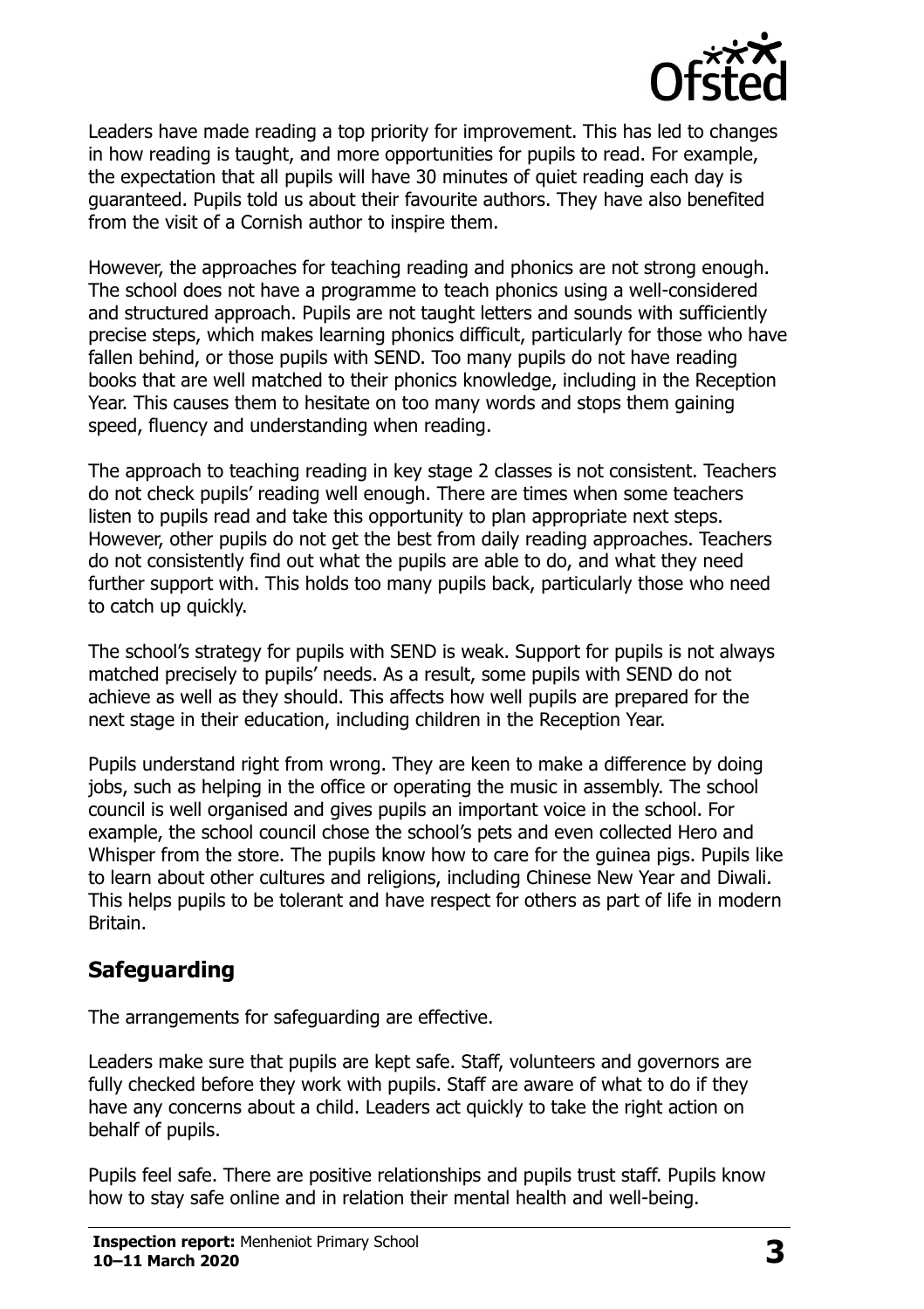

## **What does the school need to do to improve?**

## **(Information for the school and appropriate authority)**

- Some middle and senior leaders, including subject leaders and those responsible for SEND, do not have enough knowledge to hold others stringently to account. This leads to inaccurate self-evaluation and holds the school back. Senior leaders and governors must ensure that all leaders are fully trained and knowledgeable in their subjects, or areas, to secure the necessary improvement.
- The school does not have an ambitious enough curriculum to ensure that pupils acquire good knowledge over time. This leads to gaps in pupils' academic, social and emotional development, particularly those who need help to catch up, or those pupils with SEND. Leaders need to implement a context-led, high-quality curriculum that prepares all pupils well for the next stage of their education.
- The school has a daily phonics programme for younger pupils and a reading programme for pupils in key stage 2. However, there are too many inconsistencies in both, particularly in the use of teachers' assessments and staff's subject knowledge. This leads to some pupils struggling to read fluently. Leaders need to implement high-quality phonics and reading programmes to raise the standard of reading in the school.

#### **How can I feed back my views?**

You can use [Ofsted Parent View](http://parentview.ofsted.gov.uk/) to give Ofsted your opinion on your child's school, or to find out what other parents and carers think. We use Ofsted Parent View information when deciding which schools to inspect, when to inspect them and as part of their inspection.

The Department for Education has further quidance on how to complain about a school.

If you are the school and you are not happy with the inspection or the report, you can [complain to Ofsted.](http://www.gov.uk/complain-ofsted-report)

#### **Further information**

You can search for [published performance information](http://www.compare-school-performance.service.gov.uk/) about the school.

In the report, '[disadvantaged pupils](http://www.gov.uk/guidance/pupil-premium-information-for-schools-and-alternative-provision-settings)' refers to those pupils who attract government pupil premium funding: pupils claiming free school meals at any point in the last six years and pupils in care or who left care through adoption or another formal route.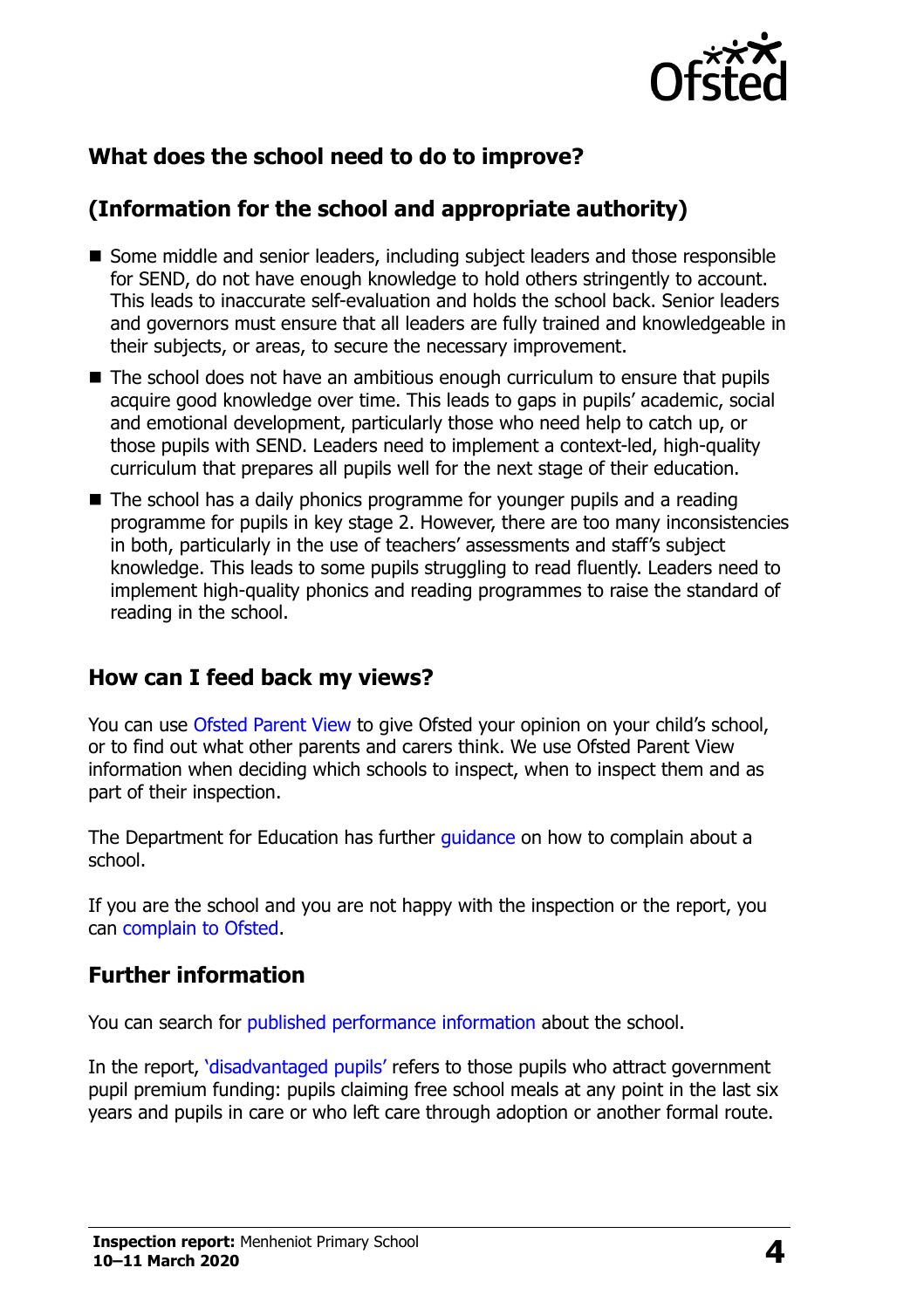

### **School details**

| Unique reference number             | 111975                        |
|-------------------------------------|-------------------------------|
| <b>Local authority</b>              | Cornwall                      |
| <b>Inspection number</b>            | 10122402                      |
| <b>Type of school</b>               | Primary                       |
| <b>School category</b>              | Maintained                    |
| Age range of pupils                 | 4 to 11                       |
| <b>Gender of pupils</b>             | Mixed                         |
| Number of pupils on the school roll | 165                           |
| <b>Appropriate authority</b>        | The governing body            |
| <b>Chair of governing body</b>      | Sarah Berry                   |
| <b>Headteacher</b>                  | Amanda Raynham-Dobb           |
| Website                             | www.menheniot.cornwall.sch.uk |
| Date of previous inspection         | 25 September 2007             |

## **Information about this school**

- Since the last inspection, the school has remained under local authority control and has not joined a multi-academy trust or become an academy.
- The school was judged outstanding in 2007. This is the first full inspection since that time.

#### **Information about this inspection**

We carried out this inspection under section 8 of the Education Act 2005. We deemed the inspection a section 5 inspection under the same Act.

- We worked with many leaders during the inspection, including the headteacher, the English leader, curriculum leaders (mathematics, science, PSHE and RE), and the special educational needs coordinator.
- We also met with representatives of the governing board, including the chair of the governing board. We also spoke with a local authority school improvement adviser linked to the school.
- We scrutinised the school's safeguarding records, including the single central record, and evaluated the effectiveness of the school's safeguarding procedures.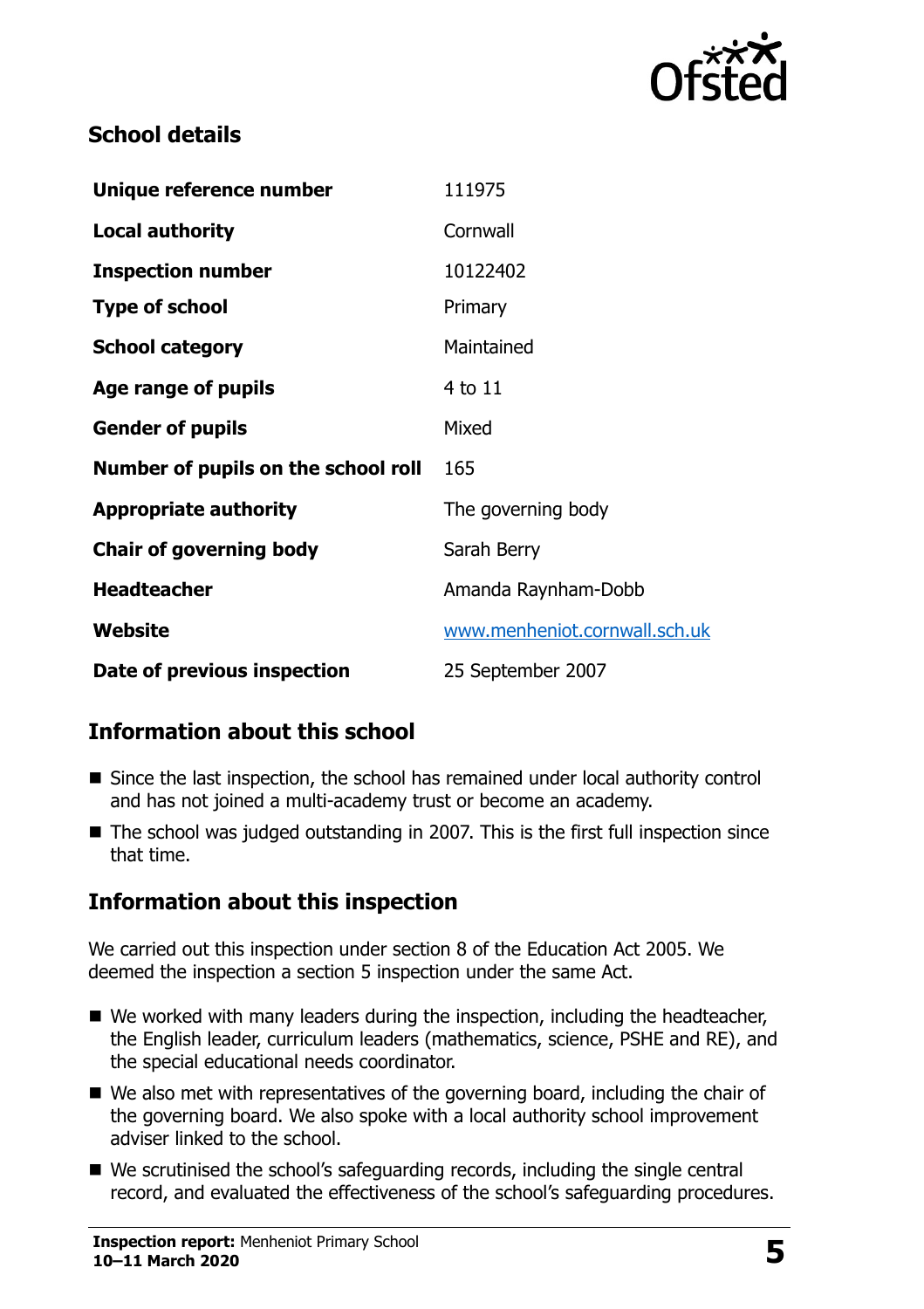

This involved talking to staff and pupils about their understanding of safeguarding, bullying, and health and safety.

- We undertook deep dives in these subjects: reading, science, mathematics, PSHE and RE. This involved visiting lessons, talking to pupils, looking at pupils' work and talking with teachers.
- We checked Parent View, Ofsted's online survey, to find out what parents think about the school. There were insufficient responses, so we spoke with parents at the start of the second day to hear their opinions.

Stewart Gale, lead inspector **Her Majesty's Inspector** 

Angela Folland **Canadian Contract Contract Contract Contract Contract Contract Contract Contract Contract Contract Contract Contract Contract Contract Contract Contract Contract Contract Contract Contract Contract Contract**